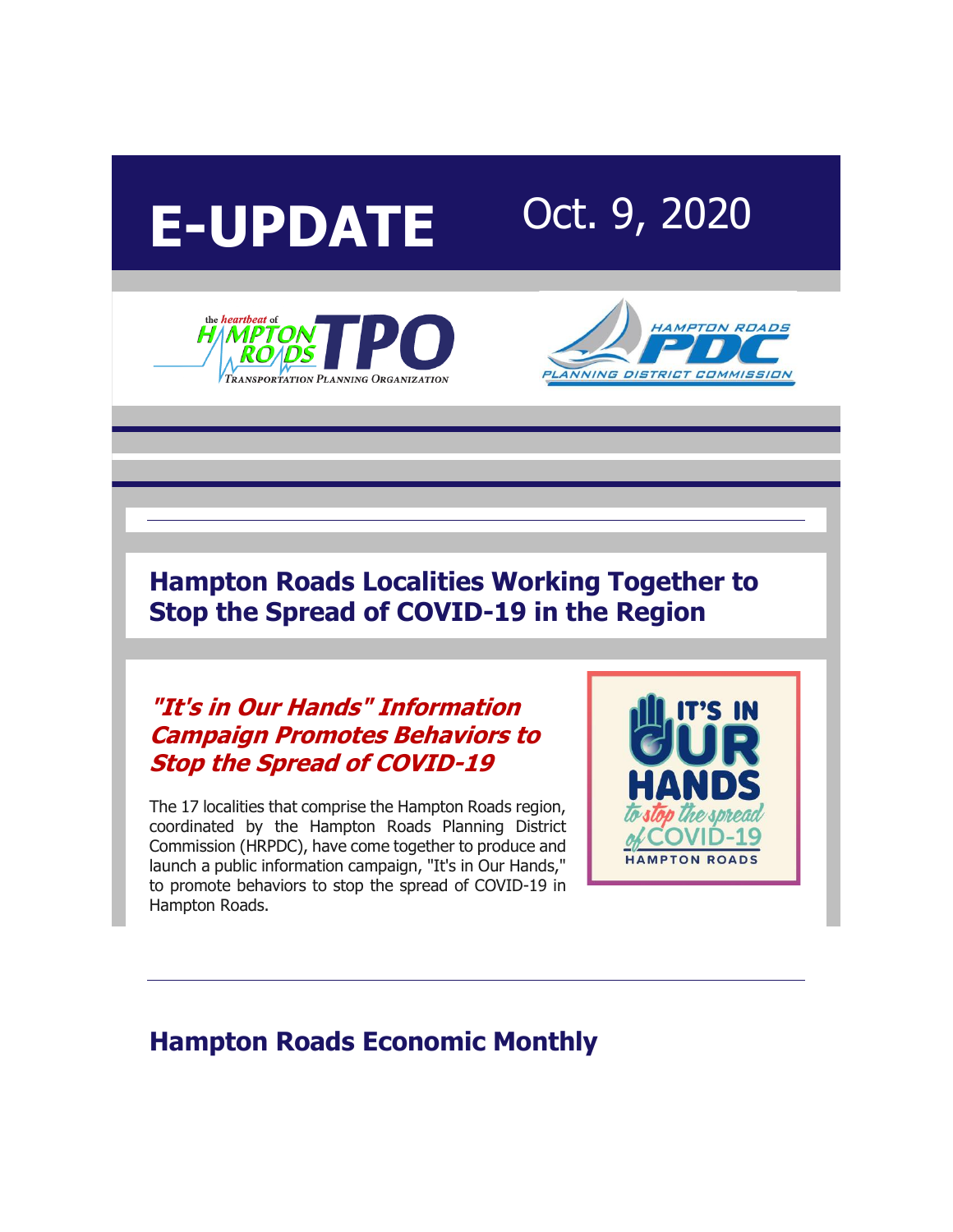### **[Trade Volume Picks Up, Strongest September Ever at](http://r20.rs6.net/tn.jsp?f=001Jg_N8iagzCj6BAuSJxVdS2dyFyCvSX8bKwEwWQvccOdrrpXdxgcosPBAvL7SwasqEmY172IzCzJ1BAMT4Jrc62NJHsYGnJeFw7h1YfN9KuA5DsFTHqAeZwoqW4ix4QTah-BuoCjKf7YOZT7qc6FYYJF9gn0yc-EjM8fkVWKPqIuoEXy-sT6gucC6JefIREHEnlXAxpGvNO7DfkO4DYqlL_sfddDqIjwC&c=Vn2lP9K2aQyRoSZ0kAF689kgSkI5sRHWFZFrA4THdbKD9CLGuRz9ag==&ch=KepTBlA1NcHoYHSBrc6lw1jQ7-_LLgyfH0epCluYRUBEJmnOyPwxiw==)  [Port](http://r20.rs6.net/tn.jsp?f=001Jg_N8iagzCj6BAuSJxVdS2dyFyCvSX8bKwEwWQvccOdrrpXdxgcosPBAvL7SwasqEmY172IzCzJ1BAMT4Jrc62NJHsYGnJeFw7h1YfN9KuA5DsFTHqAeZwoqW4ix4QTah-BuoCjKf7YOZT7qc6FYYJF9gn0yc-EjM8fkVWKPqIuoEXy-sT6gucC6JefIREHEnlXAxpGvNO7DfkO4DYqlL_sfddDqIjwC&c=Vn2lP9K2aQyRoSZ0kAF689kgSkI5sRHWFZFrA4THdbKD9CLGuRz9ag==&ch=KepTBlA1NcHoYHSBrc6lw1jQ7-_LLgyfH0epCluYRUBEJmnOyPwxiw==)**

The harbors of Hampton Roads have a long history of laying the bedrock for our region's economy. Today, The Port of Virginia continues to be an economic pillar for the region. Our naturally deep, ice-free harbor, modern terminals, and world-class service attract huge ships and millions of cargo containers filled with goods valued in the billions each year. The management and movement of these containers and their contents are crucial drivers of jobs and business investment across the region and the Commonwealth.



## **HRT Gains Dedicated Funding/Electric Buses to Keep Hampton Roads Moving**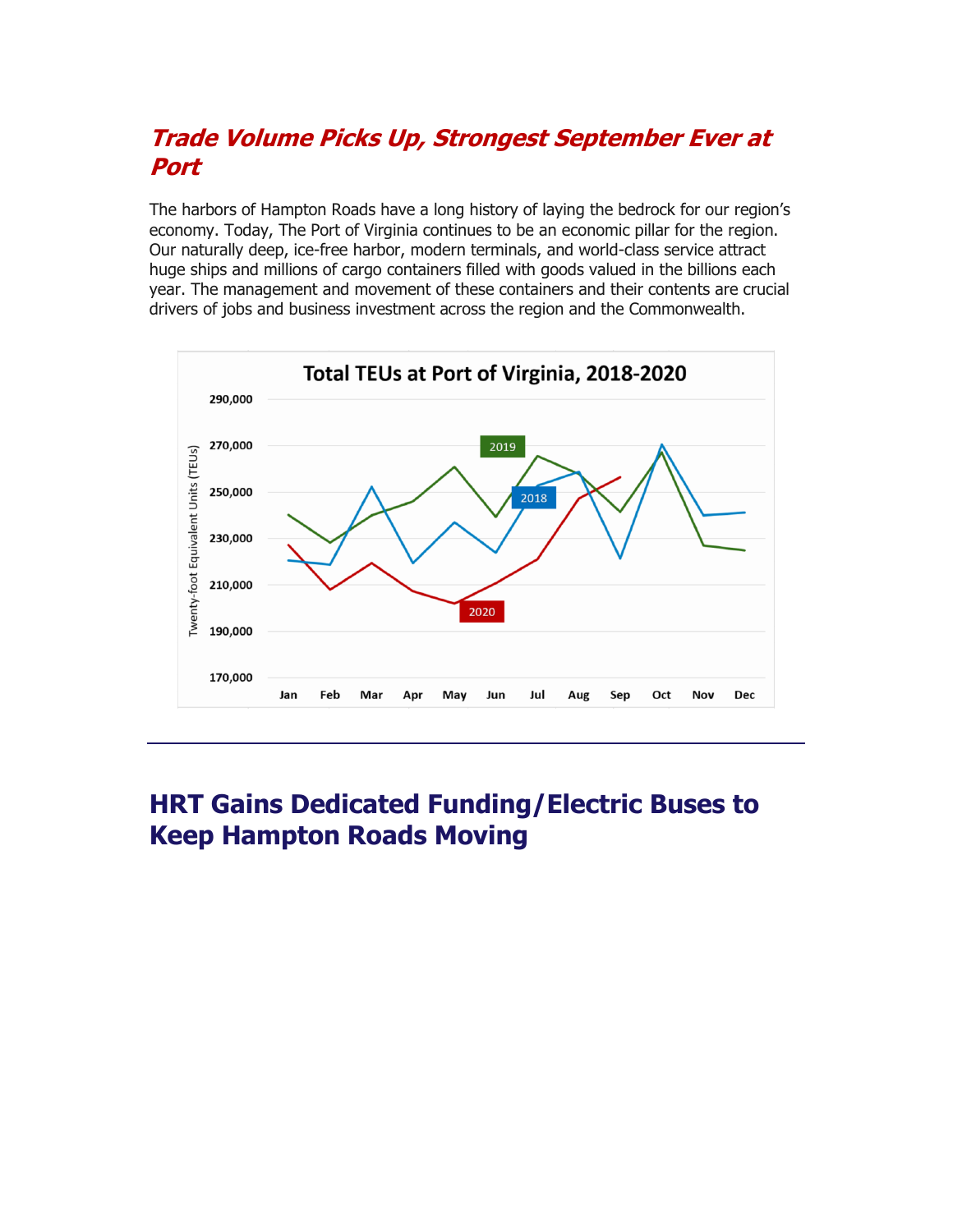#### **[Hampton Roads to Benefit](http://r20.rs6.net/tn.jsp?f=001Jg_N8iagzCj6BAuSJxVdS2dyFyCvSX8bKwEwWQvccOdrrpXdxgcosPBAvL7SwasqVGnBV8QgVHKZvv9WY_QhY6dSWGyJ6mMdHJygtAglgLwDRWx5bR2Y-dW3KsxrtDPhuOpyih38NiO3rXEfFujKU8PftzPtZjj_xbdGVhBCV7oWlqeTCLbAN9QWuQT-NHxGj8qLmHfKzpC1XGapAEjhQmPmwuxat_YlBRmt0plWxns4Mlusmz4Rv6SoiqN4-Ddj3tmLEBw68NuU5TPlFRl9sNfBvj9w-TQNabAs4EkGJRQZOssSYiv-Lq9Wl1_UmgkULauDfHxC1L10mWk0ro7fl0TZppH0VMHh5Fn6_n6tcDo=&c=Vn2lP9K2aQyRoSZ0kAF689kgSkI5sRHWFZFrA4THdbKD9CLGuRz9ag==&ch=KepTBlA1NcHoYHSBrc6lw1jQ7-_LLgyfH0epCluYRUBEJmnOyPwxiw==)  [from New Transportation](http://r20.rs6.net/tn.jsp?f=001Jg_N8iagzCj6BAuSJxVdS2dyFyCvSX8bKwEwWQvccOdrrpXdxgcosPBAvL7SwasqVGnBV8QgVHKZvv9WY_QhY6dSWGyJ6mMdHJygtAglgLwDRWx5bR2Y-dW3KsxrtDPhuOpyih38NiO3rXEfFujKU8PftzPtZjj_xbdGVhBCV7oWlqeTCLbAN9QWuQT-NHxGj8qLmHfKzpC1XGapAEjhQmPmwuxat_YlBRmt0plWxns4Mlusmz4Rv6SoiqN4-Ddj3tmLEBw68NuU5TPlFRl9sNfBvj9w-TQNabAs4EkGJRQZOssSYiv-Lq9Wl1_UmgkULauDfHxC1L10mWk0ro7fl0TZppH0VMHh5Fn6_n6tcDo=&c=Vn2lP9K2aQyRoSZ0kAF689kgSkI5sRHWFZFrA4THdbKD9CLGuRz9ag==&ch=KepTBlA1NcHoYHSBrc6lw1jQ7-_LLgyfH0epCluYRUBEJmnOyPwxiw==)  [Funding Law and Virginia's](http://r20.rs6.net/tn.jsp?f=001Jg_N8iagzCj6BAuSJxVdS2dyFyCvSX8bKwEwWQvccOdrrpXdxgcosPBAvL7SwasqVGnBV8QgVHKZvv9WY_QhY6dSWGyJ6mMdHJygtAglgLwDRWx5bR2Y-dW3KsxrtDPhuOpyih38NiO3rXEfFujKU8PftzPtZjj_xbdGVhBCV7oWlqeTCLbAN9QWuQT-NHxGj8qLmHfKzpC1XGapAEjhQmPmwuxat_YlBRmt0plWxns4Mlusmz4Rv6SoiqN4-Ddj3tmLEBw68NuU5TPlFRl9sNfBvj9w-TQNabAs4EkGJRQZOssSYiv-Lq9Wl1_UmgkULauDfHxC1L10mWk0ro7fl0TZppH0VMHh5Fn6_n6tcDo=&c=Vn2lP9K2aQyRoSZ0kAF689kgSkI5sRHWFZFrA4THdbKD9CLGuRz9ag==&ch=KepTBlA1NcHoYHSBrc6lw1jQ7-_LLgyfH0epCluYRUBEJmnOyPwxiw==)  [First Zero-Emission Electric](http://r20.rs6.net/tn.jsp?f=001Jg_N8iagzCj6BAuSJxVdS2dyFyCvSX8bKwEwWQvccOdrrpXdxgcosPBAvL7SwasqVGnBV8QgVHKZvv9WY_QhY6dSWGyJ6mMdHJygtAglgLwDRWx5bR2Y-dW3KsxrtDPhuOpyih38NiO3rXEfFujKU8PftzPtZjj_xbdGVhBCV7oWlqeTCLbAN9QWuQT-NHxGj8qLmHfKzpC1XGapAEjhQmPmwuxat_YlBRmt0plWxns4Mlusmz4Rv6SoiqN4-Ddj3tmLEBw68NuU5TPlFRl9sNfBvj9w-TQNabAs4EkGJRQZOssSYiv-Lq9Wl1_UmgkULauDfHxC1L10mWk0ro7fl0TZppH0VMHh5Fn6_n6tcDo=&c=Vn2lP9K2aQyRoSZ0kAF689kgSkI5sRHWFZFrA4THdbKD9CLGuRz9ag==&ch=KepTBlA1NcHoYHSBrc6lw1jQ7-_LLgyfH0epCluYRUBEJmnOyPwxiw==)  [Buses](http://r20.rs6.net/tn.jsp?f=001Jg_N8iagzCj6BAuSJxVdS2dyFyCvSX8bKwEwWQvccOdrrpXdxgcosPBAvL7SwasqVGnBV8QgVHKZvv9WY_QhY6dSWGyJ6mMdHJygtAglgLwDRWx5bR2Y-dW3KsxrtDPhuOpyih38NiO3rXEfFujKU8PftzPtZjj_xbdGVhBCV7oWlqeTCLbAN9QWuQT-NHxGj8qLmHfKzpC1XGapAEjhQmPmwuxat_YlBRmt0plWxns4Mlusmz4Rv6SoiqN4-Ddj3tmLEBw68NuU5TPlFRl9sNfBvj9w-TQNabAs4EkGJRQZOssSYiv-Lq9Wl1_UmgkULauDfHxC1L10mWk0ro7fl0TZppH0VMHh5Fn6_n6tcDo=&c=Vn2lP9K2aQyRoSZ0kAF689kgSkI5sRHWFZFrA4THdbKD9CLGuRz9ag==&ch=KepTBlA1NcHoYHSBrc6lw1jQ7-_LLgyfH0epCluYRUBEJmnOyPwxiw==)**

On September 18, 2020, Governor Northam ceremonially signed a new law that provides, for the first time, dedicated funding for



Hampton Roads Transit (HRT), and also celebrated the launch of Virginia's first public transit buses that are all-electric and produce zero emissions.

## **HRPDC Hosts Best Management Practices for Urban Stormwater Workshop**

**[Water Resources](http://r20.rs6.net/tn.jsp?f=001Jg_N8iagzCj6BAuSJxVdS2dyFyCvSX8bKwEwWQvccOdrrpXdxgcosPBAvL7SwasqWztfbmPO_CSIxs-pq2pzaRCbIoJaDhgM9MowhA2vKvHWVs_VNIatXUXHQZcQWZ9tz6SC2_IuUagqjoXGwOYIeHsGGpk6EZPlVER8EiHCWnwuq7ak4377RNybU1mMXWFKIb2NACwypgvh0dnz3fcDP-mGU_TEuom34TppYhB2jEDRNFvfPaGc3dVbabykJgjg9YWvCbnf6BdsVq3r6cEV1klJC5scxzqLeHkyUkDzBGdTRPXXNyWqPIQzqShaQtFr&c=Vn2lP9K2aQyRoSZ0kAF689kgSkI5sRHWFZFrA4THdbKD9CLGuRz9ag==&ch=KepTBlA1NcHoYHSBrc6lw1jQ7-_LLgyfH0epCluYRUBEJmnOyPwxiw==)  [Department Hosts](http://r20.rs6.net/tn.jsp?f=001Jg_N8iagzCj6BAuSJxVdS2dyFyCvSX8bKwEwWQvccOdrrpXdxgcosPBAvL7SwasqWztfbmPO_CSIxs-pq2pzaRCbIoJaDhgM9MowhA2vKvHWVs_VNIatXUXHQZcQWZ9tz6SC2_IuUagqjoXGwOYIeHsGGpk6EZPlVER8EiHCWnwuq7ak4377RNybU1mMXWFKIb2NACwypgvh0dnz3fcDP-mGU_TEuom34TppYhB2jEDRNFvfPaGc3dVbabykJgjg9YWvCbnf6BdsVq3r6cEV1klJC5scxzqLeHkyUkDzBGdTRPXXNyWqPIQzqShaQtFr&c=Vn2lP9K2aQyRoSZ0kAF689kgSkI5sRHWFZFrA4THdbKD9CLGuRz9ag==&ch=KepTBlA1NcHoYHSBrc6lw1jQ7-_LLgyfH0epCluYRUBEJmnOyPwxiw==)  [Workshop on Best](http://r20.rs6.net/tn.jsp?f=001Jg_N8iagzCj6BAuSJxVdS2dyFyCvSX8bKwEwWQvccOdrrpXdxgcosPBAvL7SwasqWztfbmPO_CSIxs-pq2pzaRCbIoJaDhgM9MowhA2vKvHWVs_VNIatXUXHQZcQWZ9tz6SC2_IuUagqjoXGwOYIeHsGGpk6EZPlVER8EiHCWnwuq7ak4377RNybU1mMXWFKIb2NACwypgvh0dnz3fcDP-mGU_TEuom34TppYhB2jEDRNFvfPaGc3dVbabykJgjg9YWvCbnf6BdsVq3r6cEV1klJC5scxzqLeHkyUkDzBGdTRPXXNyWqPIQzqShaQtFr&c=Vn2lP9K2aQyRoSZ0kAF689kgSkI5sRHWFZFrA4THdbKD9CLGuRz9ag==&ch=KepTBlA1NcHoYHSBrc6lw1jQ7-_LLgyfH0epCluYRUBEJmnOyPwxiw==)  [Management Practices for](http://r20.rs6.net/tn.jsp?f=001Jg_N8iagzCj6BAuSJxVdS2dyFyCvSX8bKwEwWQvccOdrrpXdxgcosPBAvL7SwasqWztfbmPO_CSIxs-pq2pzaRCbIoJaDhgM9MowhA2vKvHWVs_VNIatXUXHQZcQWZ9tz6SC2_IuUagqjoXGwOYIeHsGGpk6EZPlVER8EiHCWnwuq7ak4377RNybU1mMXWFKIb2NACwypgvh0dnz3fcDP-mGU_TEuom34TppYhB2jEDRNFvfPaGc3dVbabykJgjg9YWvCbnf6BdsVq3r6cEV1klJC5scxzqLeHkyUkDzBGdTRPXXNyWqPIQzqShaQtFr&c=Vn2lP9K2aQyRoSZ0kAF689kgSkI5sRHWFZFrA4THdbKD9CLGuRz9ag==&ch=KepTBlA1NcHoYHSBrc6lw1jQ7-_LLgyfH0epCluYRUBEJmnOyPwxiw==)  [Urban Stormwater](http://r20.rs6.net/tn.jsp?f=001Jg_N8iagzCj6BAuSJxVdS2dyFyCvSX8bKwEwWQvccOdrrpXdxgcosPBAvL7SwasqWztfbmPO_CSIxs-pq2pzaRCbIoJaDhgM9MowhA2vKvHWVs_VNIatXUXHQZcQWZ9tz6SC2_IuUagqjoXGwOYIeHsGGpk6EZPlVER8EiHCWnwuq7ak4377RNybU1mMXWFKIb2NACwypgvh0dnz3fcDP-mGU_TEuom34TppYhB2jEDRNFvfPaGc3dVbabykJgjg9YWvCbnf6BdsVq3r6cEV1klJC5scxzqLeHkyUkDzBGdTRPXXNyWqPIQzqShaQtFr&c=Vn2lP9K2aQyRoSZ0kAF689kgSkI5sRHWFZFrA4THdbKD9CLGuRz9ag==&ch=KepTBlA1NcHoYHSBrc6lw1jQ7-_LLgyfH0epCluYRUBEJmnOyPwxiw==)**

An HRPDC Water Quality Technical Workgroup meeting was held as a workshop in partnership with consultant, Contech



Engineered Solutions, to discuss the history, concerns, and future of manufactured treatment devices (MTDs) in the coastal plain.

## **Small Groups Make Big Environmental Impact**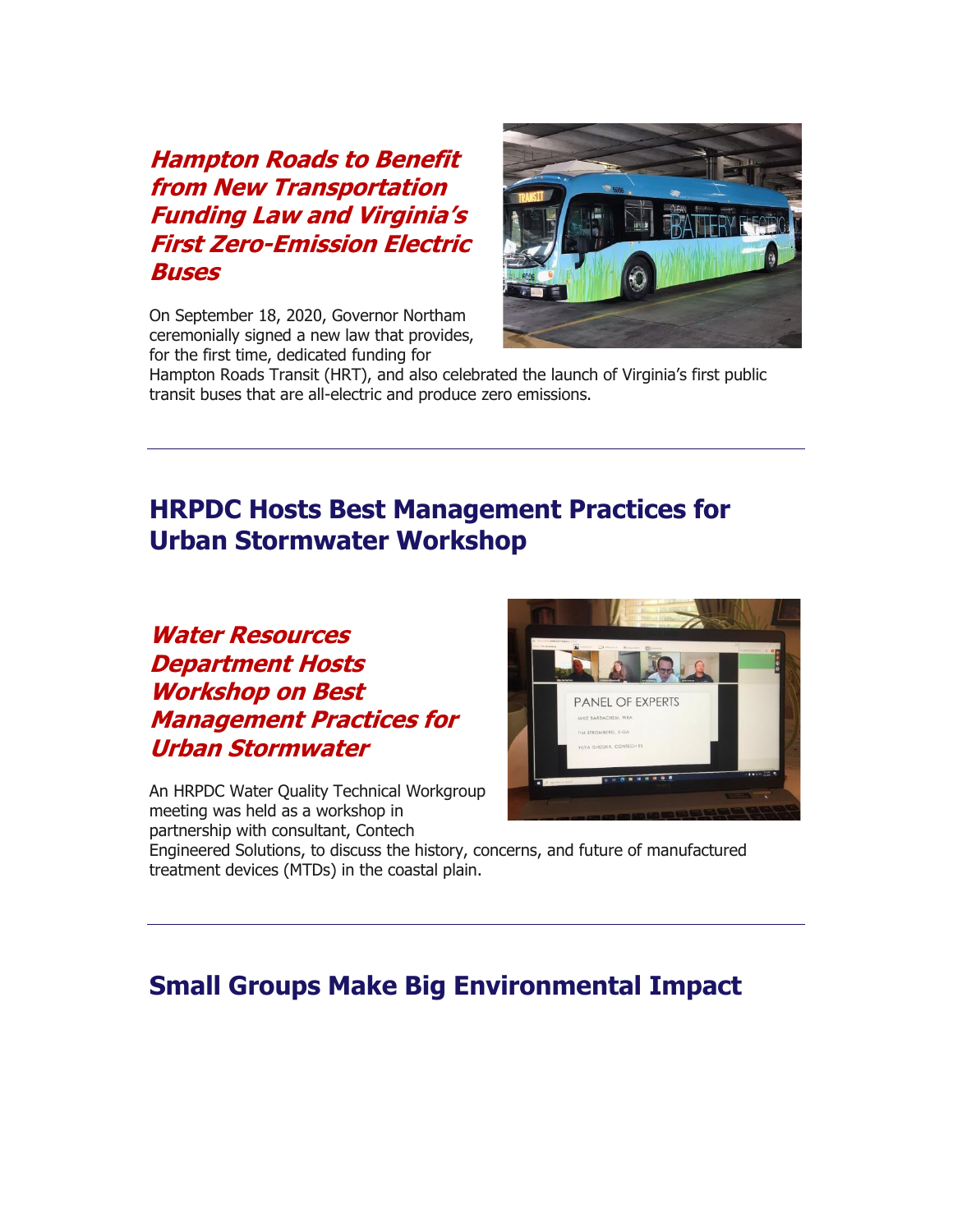#### **[2020 Great American](http://r20.rs6.net/tn.jsp?f=001Jg_N8iagzCj6BAuSJxVdS2dyFyCvSX8bKwEwWQvccOdrrpXdxgcosPBAvL7SwasqmmkfE4o7DI8e72z0amVuzt2ZHiGYU_CloBR3T7jHBRz5ZM_LUBJ2SEpKpGDkd5CYEDOxk-wcO1GdjrgUmLBtp5SiV3mNJ0UYDjUMIPckGcVn5df42gWLSdmN-0iGnSb-Vf3x0NfNMAOw4zCS5dhWZXVeMQUSMT40ndsKurjtPFGMS1ZBKXieuoCoEKU4sRzWZ-h-xmB6UqV0u4mxZD_wkT6_EspB3c0XvcTCFosNdMDquKhbAsFAMQ==&c=Vn2lP9K2aQyRoSZ0kAF689kgSkI5sRHWFZFrA4THdbKD9CLGuRz9ag==&ch=KepTBlA1NcHoYHSBrc6lw1jQ7-_LLgyfH0epCluYRUBEJmnOyPwxiw==)  [Cleanup!](http://r20.rs6.net/tn.jsp?f=001Jg_N8iagzCj6BAuSJxVdS2dyFyCvSX8bKwEwWQvccOdrrpXdxgcosPBAvL7SwasqmmkfE4o7DI8e72z0amVuzt2ZHiGYU_CloBR3T7jHBRz5ZM_LUBJ2SEpKpGDkd5CYEDOxk-wcO1GdjrgUmLBtp5SiV3mNJ0UYDjUMIPckGcVn5df42gWLSdmN-0iGnSb-Vf3x0NfNMAOw4zCS5dhWZXVeMQUSMT40ndsKurjtPFGMS1ZBKXieuoCoEKU4sRzWZ-h-xmB6UqV0u4mxZD_wkT6_EspB3c0XvcTCFosNdMDquKhbAsFAMQ==&c=Vn2lP9K2aQyRoSZ0kAF689kgSkI5sRHWFZFrA4THdbKD9CLGuRz9ag==&ch=KepTBlA1NcHoYHSBrc6lw1jQ7-_LLgyfH0epCluYRUBEJmnOyPwxiw==)**

Nearly 650 volunteers stepped up to organize and/or participate in a community cleanup on September 18-19.In typical 2020 fashion, the scheduled cleanup dates were hit with rain



and flooding from the remnants of Hurricane Sally and some had to be postponed, but volunteers persevered and completed their cleanups throughout the end of September. The end result was over 13,500 pounds of litter removed from city streets, rural routes, neighborhood parks, and shorelines.

## **Helping Hampton Roads Homeowners Protect Property and Water Quality**

#### **[HRPDC and askHRGreen](http://r20.rs6.net/tn.jsp?f=001Jg_N8iagzCj6BAuSJxVdS2dyFyCvSX8bKwEwWQvccOdrrpXdxgcosPBAvL7SwasqqQh_HVBaNEE7rn55XKPMJTLFho9khh109JGQWory-Dq4HZMGVvTufiJ6aToXLesj6vtv_M2Vg6nrLtiKQflGCB8JMELL8gQ6nHXkX8SOQE7zyaHZJuD0iKLCMPDPs7Z1ku5AZPF6UivJ5U4X9eSVpVKvZ1pQlcihtysW8x2M9wTmMhEwXVeVEwaRmWQT_g06xHDxFXim9DidXtEJwM-ubesf0Y-ZAs9me28rAKFcpQgVJkxHIemjMA==&c=Vn2lP9K2aQyRoSZ0kAF689kgSkI5sRHWFZFrA4THdbKD9CLGuRz9ag==&ch=KepTBlA1NcHoYHSBrc6lw1jQ7-_LLgyfH0epCluYRUBEJmnOyPwxiw==)  [provide outreach for](http://r20.rs6.net/tn.jsp?f=001Jg_N8iagzCj6BAuSJxVdS2dyFyCvSX8bKwEwWQvccOdrrpXdxgcosPBAvL7SwasqqQh_HVBaNEE7rn55XKPMJTLFho9khh109JGQWory-Dq4HZMGVvTufiJ6aToXLesj6vtv_M2Vg6nrLtiKQflGCB8JMELL8gQ6nHXkX8SOQE7zyaHZJuD0iKLCMPDPs7Z1ku5AZPF6UivJ5U4X9eSVpVKvZ1pQlcihtysW8x2M9wTmMhEwXVeVEwaRmWQT_g06xHDxFXim9DidXtEJwM-ubesf0Y-ZAs9me28rAKFcpQgVJkxHIemjMA==&c=Vn2lP9K2aQyRoSZ0kAF689kgSkI5sRHWFZFrA4THdbKD9CLGuRz9ag==&ch=KepTBlA1NcHoYHSBrc6lw1jQ7-_LLgyfH0epCluYRUBEJmnOyPwxiw==)  [homeowners to help protect](http://r20.rs6.net/tn.jsp?f=001Jg_N8iagzCj6BAuSJxVdS2dyFyCvSX8bKwEwWQvccOdrrpXdxgcosPBAvL7SwasqqQh_HVBaNEE7rn55XKPMJTLFho9khh109JGQWory-Dq4HZMGVvTufiJ6aToXLesj6vtv_M2Vg6nrLtiKQflGCB8JMELL8gQ6nHXkX8SOQE7zyaHZJuD0iKLCMPDPs7Z1ku5AZPF6UivJ5U4X9eSVpVKvZ1pQlcihtysW8x2M9wTmMhEwXVeVEwaRmWQT_g06xHDxFXim9DidXtEJwM-ubesf0Y-ZAs9me28rAKFcpQgVJkxHIemjMA==&c=Vn2lP9K2aQyRoSZ0kAF689kgSkI5sRHWFZFrA4THdbKD9CLGuRz9ag==&ch=KepTBlA1NcHoYHSBrc6lw1jQ7-_LLgyfH0epCluYRUBEJmnOyPwxiw==)  [their property and water](http://r20.rs6.net/tn.jsp?f=001Jg_N8iagzCj6BAuSJxVdS2dyFyCvSX8bKwEwWQvccOdrrpXdxgcosPBAvL7SwasqqQh_HVBaNEE7rn55XKPMJTLFho9khh109JGQWory-Dq4HZMGVvTufiJ6aToXLesj6vtv_M2Vg6nrLtiKQflGCB8JMELL8gQ6nHXkX8SOQE7zyaHZJuD0iKLCMPDPs7Z1ku5AZPF6UivJ5U4X9eSVpVKvZ1pQlcihtysW8x2M9wTmMhEwXVeVEwaRmWQT_g06xHDxFXim9DidXtEJwM-ubesf0Y-ZAs9me28rAKFcpQgVJkxHIemjMA==&c=Vn2lP9K2aQyRoSZ0kAF689kgSkI5sRHWFZFrA4THdbKD9CLGuRz9ag==&ch=KepTBlA1NcHoYHSBrc6lw1jQ7-_LLgyfH0epCluYRUBEJmnOyPwxiw==)  [quality](http://r20.rs6.net/tn.jsp?f=001Jg_N8iagzCj6BAuSJxVdS2dyFyCvSX8bKwEwWQvccOdrrpXdxgcosPBAvL7SwasqqQh_HVBaNEE7rn55XKPMJTLFho9khh109JGQWory-Dq4HZMGVvTufiJ6aToXLesj6vtv_M2Vg6nrLtiKQflGCB8JMELL8gQ6nHXkX8SOQE7zyaHZJuD0iKLCMPDPs7Z1ku5AZPF6UivJ5U4X9eSVpVKvZ1pQlcihtysW8x2M9wTmMhEwXVeVEwaRmWQT_g06xHDxFXim9DidXtEJwM-ubesf0Y-ZAs9me28rAKFcpQgVJkxHIemjMA==&c=Vn2lP9K2aQyRoSZ0kAF689kgSkI5sRHWFZFrA4THdbKD9CLGuRz9ag==&ch=KepTBlA1NcHoYHSBrc6lw1jQ7-_LLgyfH0epCluYRUBEJmnOyPwxiw==)**

HRPDC staff, in collaboration with local government representatives, developed materials and a mapping tool to help inform



residents about the importance of Chesapeake Bay Preservation Act (CBPA) areas. Homes along tidal creeks or rivers and the area beside the waterfront are likely protected by the CBPA.

**[Map of the Month, October](http://r20.rs6.net/tn.jsp?f=001Jg_N8iagzCj6BAuSJxVdS2dyFyCvSX8bKwEwWQvccOdrrpXdxgcosPBAvL7SwasqxPeaxXe8MRivJAFiOxeKCajsQODaKj0auZqqkS7aEWovgm_8PObf81cgu5vAabu8Sd9LGEckVwcFH6xPKXeBkwlWs4IRw7ifcblKYBts057yPrOrpjMB_y-YS2x8xJFM_tAQFqBjgZ7Qj9ou8psWMl4Lo16SAsQ9ZwfRTmUZ-pOHqBiBcq0WqtrmR6CKYzNlv4zrnrVKaAaTZaS1rsf7V6AAoe-KGyOf029oeO539o5gkBWKc4zWvg==&c=Vn2lP9K2aQyRoSZ0kAF689kgSkI5sRHWFZFrA4THdbKD9CLGuRz9ag==&ch=KepTBlA1NcHoYHSBrc6lw1jQ7-_LLgyfH0epCluYRUBEJmnOyPwxiw==)  2020 – [Chesapeake Bay](http://r20.rs6.net/tn.jsp?f=001Jg_N8iagzCj6BAuSJxVdS2dyFyCvSX8bKwEwWQvccOdrrpXdxgcosPBAvL7SwasqxPeaxXe8MRivJAFiOxeKCajsQODaKj0auZqqkS7aEWovgm_8PObf81cgu5vAabu8Sd9LGEckVwcFH6xPKXeBkwlWs4IRw7ifcblKYBts057yPrOrpjMB_y-YS2x8xJFM_tAQFqBjgZ7Qj9ou8psWMl4Lo16SAsQ9ZwfRTmUZ-pOHqBiBcq0WqtrmR6CKYzNlv4zrnrVKaAaTZaS1rsf7V6AAoe-KGyOf029oeO539o5gkBWKc4zWvg==&c=Vn2lP9K2aQyRoSZ0kAF689kgSkI5sRHWFZFrA4THdbKD9CLGuRz9ag==&ch=KepTBlA1NcHoYHSBrc6lw1jQ7-_LLgyfH0epCluYRUBEJmnOyPwxiw==)  [Preservation Act in](http://r20.rs6.net/tn.jsp?f=001Jg_N8iagzCj6BAuSJxVdS2dyFyCvSX8bKwEwWQvccOdrrpXdxgcosPBAvL7SwasqxPeaxXe8MRivJAFiOxeKCajsQODaKj0auZqqkS7aEWovgm_8PObf81cgu5vAabu8Sd9LGEckVwcFH6xPKXeBkwlWs4IRw7ifcblKYBts057yPrOrpjMB_y-YS2x8xJFM_tAQFqBjgZ7Qj9ou8psWMl4Lo16SAsQ9ZwfRTmUZ-pOHqBiBcq0WqtrmR6CKYzNlv4zrnrVKaAaTZaS1rsf7V6AAoe-KGyOf029oeO539o5gkBWKc4zWvg==&c=Vn2lP9K2aQyRoSZ0kAF689kgSkI5sRHWFZFrA4THdbKD9CLGuRz9ag==&ch=KepTBlA1NcHoYHSBrc6lw1jQ7-_LLgyfH0epCluYRUBEJmnOyPwxiw==)  [Hampton Roads](http://r20.rs6.net/tn.jsp?f=001Jg_N8iagzCj6BAuSJxVdS2dyFyCvSX8bKwEwWQvccOdrrpXdxgcosPBAvL7SwasqxPeaxXe8MRivJAFiOxeKCajsQODaKj0auZqqkS7aEWovgm_8PObf81cgu5vAabu8Sd9LGEckVwcFH6xPKXeBkwlWs4IRw7ifcblKYBts057yPrOrpjMB_y-YS2x8xJFM_tAQFqBjgZ7Qj9ou8psWMl4Lo16SAsQ9ZwfRTmUZ-pOHqBiBcq0WqtrmR6CKYzNlv4zrnrVKaAaTZaS1rsf7V6AAoe-KGyOf029oeO539o5gkBWKc4zWvg==&c=Vn2lP9K2aQyRoSZ0kAF689kgSkI5sRHWFZFrA4THdbKD9CLGuRz9ag==&ch=KepTBlA1NcHoYHSBrc6lw1jQ7-_LLgyfH0epCluYRUBEJmnOyPwxiw==)**

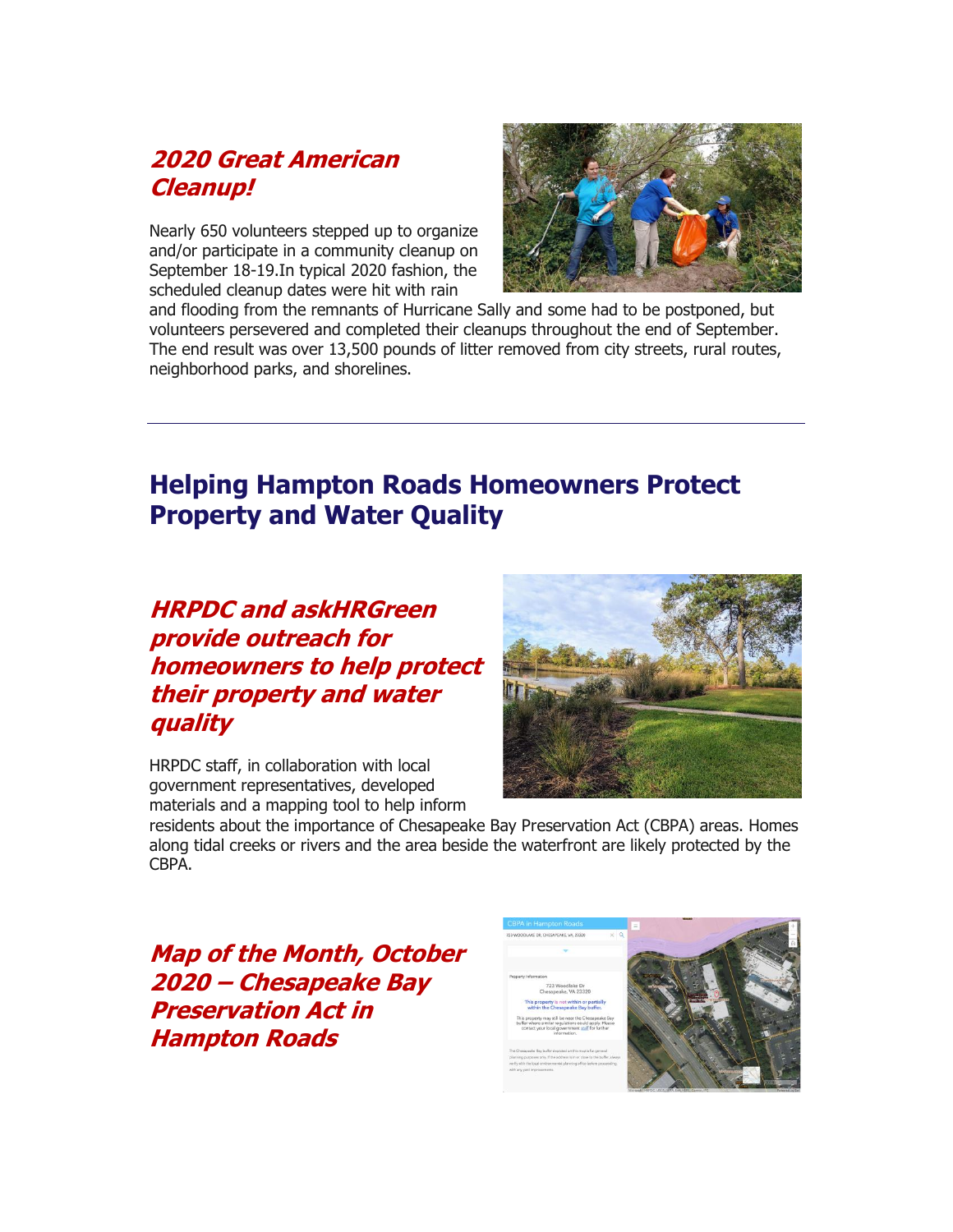The month's map is an *[interactive mapping application](http://r20.rs6.net/tn.jsp?f=001Jg_N8iagzCj6BAuSJxVdS2dyFyCvSX8bKwEwWQvccOdrrpXdxgcosPBAvL7Swasqdp7VEYWIpTLE-g0OFOV2c3rSK8V_CYrC3EQWI-Jw-71S--be7N7ioocyv-7GYpf0Jyl1hk8_kAs=&c=Vn2lP9K2aQyRoSZ0kAF689kgSkI5sRHWFZFrA4THdbKD9CLGuRz9ag==&ch=KepTBlA1NcHoYHSBrc6lw1jQ7-_LLgyfH0epCluYRUBEJmnOyPwxiw==)* designed for local homeowners to easily lookup whether or not their home is in the Chesapeake Bay "buffer" which is the area subject to the Chesapeake Bay Preservation Act regulations.

#### **[Hampton Roads COVID-19 Impact Planning Hub](http://r20.rs6.net/tn.jsp?f=001Jg_N8iagzCj6BAuSJxVdS2dyFyCvSX8bKwEwWQvccOdrrpXdxgcosPBAvL7SwasqUrpUY3vZivCHh7Vm4bCBuljh7gYGMDMouB6CWO9btzSCAFc3E5X-t8WOj-rReHEJoE6MLoEptFEX55sQlLPT1eU6mUy3vOTXGNOVaMAzhpLi7-gPyo7ObDDh6KEFpX2Ct3eYxxFghYNnWbwL_M24BCb7KT4WWwrdw4yjm08ysMJRrTDm5NlS6rxr9SSnbSUh_4iP61HcvBA=&c=Vn2lP9K2aQyRoSZ0kAF689kgSkI5sRHWFZFrA4THdbKD9CLGuRz9ag==&ch=KepTBlA1NcHoYHSBrc6lw1jQ7-_LLgyfH0epCluYRUBEJmnOyPwxiw==)  [Updates](http://r20.rs6.net/tn.jsp?f=001Jg_N8iagzCj6BAuSJxVdS2dyFyCvSX8bKwEwWQvccOdrrpXdxgcosPBAvL7SwasqUrpUY3vZivCHh7Vm4bCBuljh7gYGMDMouB6CWO9btzSCAFc3E5X-t8WOj-rReHEJoE6MLoEptFEX55sQlLPT1eU6mUy3vOTXGNOVaMAzhpLi7-gPyo7ObDDh6KEFpX2Ct3eYxxFghYNnWbwL_M24BCb7KT4WWwrdw4yjm08ysMJRrTDm5NlS6rxr9SSnbSUh_4iP61HcvBA=&c=Vn2lP9K2aQyRoSZ0kAF689kgSkI5sRHWFZFrA4THdbKD9CLGuRz9ag==&ch=KepTBlA1NcHoYHSBrc6lw1jQ7-_LLgyfH0epCluYRUBEJmnOyPwxiw==)**

Since the Hub was first launched in April of this year, HRPDC staff has added two informational pages about the impact on the regional *[economy](http://r20.rs6.net/tn.jsp?f=001Jg_N8iagzCj6BAuSJxVdS2dyFyCvSX8bKwEwWQvccOdrrpXdxgcosPBAvL7Swasq06p4JuQ4cz1BES1yHRyc1zVGUGBL4SxfXNbaYdqB1elvyT4VLX6g4ZWxBv--crZtAwIKqRl_5zH45abzKMmeHfGGZ-42fDrUSbblLvJsXGd9G8Rf_3Tp9LEmbR9jc0_Gp3oAFl6iZYE=&c=Vn2lP9K2aQyRoSZ0kAF689kgSkI5sRHWFZFrA4THdbKD9CLGuRz9ag==&ch=KepTBlA1NcHoYHSBrc6lw1jQ7-_LLgyfH0epCluYRUBEJmnOyPwxiw==)* and *[transportation](http://r20.rs6.net/tn.jsp?f=001Jg_N8iagzCj6BAuSJxVdS2dyFyCvSX8bKwEwWQvccOdrrpXdxgcosPBAvL7SwasqsHsaSM36G1ejAzxan_GrGlxB5GmlKX_7hj2S4_niRmh9gNk7XqPvHmJiM9BV3pFD-TnFJBmCaqTZGzWL_c0dyWkimm2UICxdyj0SCp4vRxW0soJQ0UY6rexc-JBET3DchH9zLExkdaw=&c=Vn2lP9K2aQyRoSZ0kAF689kgSkI5sRHWFZFrA4THdbKD9CLGuRz9ag==&ch=KepTBlA1NcHoYHSBrc6lw1jQ7-_LLgyfH0epCluYRUBEJmnOyPwxiw==)*. This week, HRPDC staff is releasing an update to the Hub site by adding additional data dashboards and content, including dashboards that summarize COVID-19 cases, hospitalizations, and deaths for Hampton Roads, the individual localities, and ZIP codes as well as demographic data and PCR testing data by local health district. In addition,a *[Back](http://r20.rs6.net/tn.jsp?f=001Jg_N8iagzCj6BAuSJxVdS2dyFyCvSX8bKwEwWQvccOdrrpXdxgcosPBAvL7SwasqUjxLB29-NpnD5WlRZsYrVy5UlpElvNPXkKzeXXQwu3Xrh1Kvqd0lVIIJJsIf7oj9dzhamXmwmgrTOgEbhIjJOrn46xPlKNNQ-UXNxiEYnEGD0KivhSuf6UTR_nBtIz8hRvlVevfnARs=&c=Vn2lP9K2aQyRoSZ0kAF689kgSkI5sRHWFZFrA4THdbKD9CLGuRz9ag==&ch=KepTBlA1NcHoYHSBrc6lw1jQ7-_LLgyfH0epCluYRUBEJmnOyPwxiw==)*[to-School dashboard](http://r20.rs6.net/tn.jsp?f=001Jg_N8iagzCj6BAuSJxVdS2dyFyCvSX8bKwEwWQvccOdrrpXdxgcosPBAvL7SwasqUjxLB29-NpnD5WlRZsYrVy5UlpElvNPXkKzeXXQwu3Xrh1Kvqd0lVIIJJsIf7oj9dzhamXmwmgrTOgEbhIjJOrn46xPlKNNQ-UXNxiEYnEGD0KivhSuf6UTR_nBtIz8hRvlVevfnARs=&c=Vn2lP9K2aQyRoSZ0kAF689kgSkI5sRHWFZFrA4THdbKD9CLGuRz9ag==&ch=KepTBlA1NcHoYHSBrc6lw1jQ7-_LLgyfH0epCluYRUBEJmnOyPwxiw==) to monitor health metrics for in-person school decisions is included in the update.



## **Upcoming Meetings**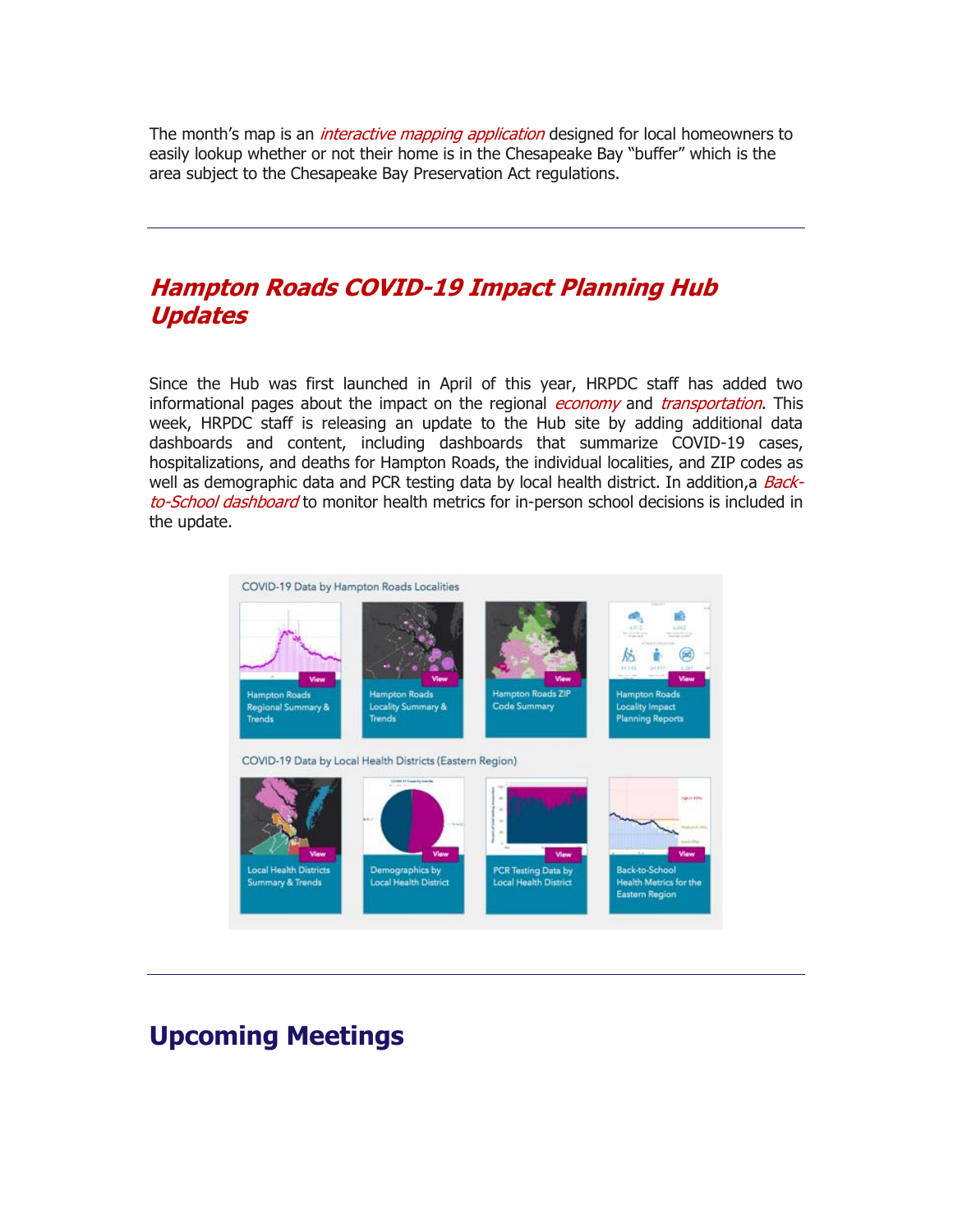



## **Public Comment Opportunities**

**[HRPDC FY 2021 Work Program](http://r20.rs6.net/tn.jsp?f=001Jg_N8iagzCj6BAuSJxVdS2dyFyCvSX8bKwEwWQvccOdrrpXdxgcosFUGGoEj9CRMo5cbALwrPJ5tfxM2h57Qy6pAnn3RCKkBwgHzn4nOWp5oJjewZstKQy12-DJWX9TWuxLTP37uFv1yXDfnoQ4Iep47q65yGyey7P2Cy2Y_daDPZ7LMUztuVssfCYxrhlQl&c=Vn2lP9K2aQyRoSZ0kAF689kgSkI5sRHWFZFrA4THdbKD9CLGuRz9ag==&ch=KepTBlA1NcHoYHSBrc6lw1jQ7-_LLgyfH0epCluYRUBEJmnOyPwxiw==) (Ends October 13, 2020)**

**[HRTPO FY 2021 Unified Planing Work Program](http://r20.rs6.net/tn.jsp?f=001Jg_N8iagzCj6BAuSJxVdS2dyFyCvSX8bKwEwWQvccOdrrpXdxgcosAL8PfCjrN3j_VgliKUUTlw87JAVqDJRv4QCZb3V3altBm7Vx9hPc-dAIPJMupeOumIKUvWejqG7Sxl2Sk4rszGThXOiFp6G3_8AGS279iyehgEvUNaNDGJgODgLpSogrTFPzf0JdRLS&c=Vn2lP9K2aQyRoSZ0kAF689kgSkI5sRHWFZFrA4THdbKD9CLGuRz9ag==&ch=KepTBlA1NcHoYHSBrc6lw1jQ7-_LLgyfH0epCluYRUBEJmnOyPwxiw==) (Ends October 13, 2020)**

**[HRTPO FY 2018-2021 Transportation Improvement Program:](http://r20.rs6.net/tn.jsp?f=001Jg_N8iagzCj6BAuSJxVdS2dyFyCvSX8bKwEwWQvccOdrrpXdxgcosPBAvL7SwasqoGyKh_amiBJ4aJanq6kF1nJdJBWV3nRdHdsZ1g3vwvjhLbblZZgLi2d-pmgJ0rRwUO9w6gnWN6gBn5qiJT8vtPvnLdgENu4Kc6RgZBCUa-MoPLq9MhWmsuOJAa64FME2E9R0Udcckok=&c=Vn2lP9K2aQyRoSZ0kAF689kgSkI5sRHWFZFrA4THdbKD9CLGuRz9ag==&ch=KepTBlA1NcHoYHSBrc6lw1jQ7-_LLgyfH0epCluYRUBEJmnOyPwxiw==)  [Proposed HREL Amendments](http://r20.rs6.net/tn.jsp?f=001Jg_N8iagzCj6BAuSJxVdS2dyFyCvSX8bKwEwWQvccOdrrpXdxgcosPBAvL7SwasqoGyKh_amiBJ4aJanq6kF1nJdJBWV3nRdHdsZ1g3vwvjhLbblZZgLi2d-pmgJ0rRwUO9w6gnWN6gBn5qiJT8vtPvnLdgENu4Kc6RgZBCUa-MoPLq9MhWmsuOJAa64FME2E9R0Udcckok=&c=Vn2lP9K2aQyRoSZ0kAF689kgSkI5sRHWFZFrA4THdbKD9CLGuRz9ag==&ch=KepTBlA1NcHoYHSBrc6lw1jQ7-_LLgyfH0epCluYRUBEJmnOyPwxiw==) (Ends October 14, 2020)**

**[HRTPO FY 2021-2024 Transportation Improvement Program:](http://r20.rs6.net/tn.jsp?f=001Jg_N8iagzCj6BAuSJxVdS2dyFyCvSX8bKwEwWQvccOdrrpXdxgcosPBAvL7SwasqJw7n1Pf0mU9FgF_mFAL3X5Xt9o_pv8FXKsLav8R_Ed3UMQsakS_aLBKvs4RTn3nZV1CXX25LWWjlW-H6kGUdous7oguqU2JxM2sTYQCCX5oQyHvUKsH89LfIaTOUxC8mYkuhi15567U=&c=Vn2lP9K2aQyRoSZ0kAF689kgSkI5sRHWFZFrA4THdbKD9CLGuRz9ag==&ch=KepTBlA1NcHoYHSBrc6lw1jQ7-_LLgyfH0epCluYRUBEJmnOyPwxiw==)  [Proposed Amendments](http://r20.rs6.net/tn.jsp?f=001Jg_N8iagzCj6BAuSJxVdS2dyFyCvSX8bKwEwWQvccOdrrpXdxgcosPBAvL7SwasqJw7n1Pf0mU9FgF_mFAL3X5Xt9o_pv8FXKsLav8R_Ed3UMQsakS_aLBKvs4RTn3nZV1CXX25LWWjlW-H6kGUdous7oguqU2JxM2sTYQCCX5oQyHvUKsH89LfIaTOUxC8mYkuhi15567U=&c=Vn2lP9K2aQyRoSZ0kAF689kgSkI5sRHWFZFrA4THdbKD9CLGuRz9ag==&ch=KepTBlA1NcHoYHSBrc6lw1jQ7-_LLgyfH0epCluYRUBEJmnOyPwxiw==) (Ends October 14, 2020)**

**[HRTPO 2019 CMAQ/RSTP Project Selection Process Report](http://r20.rs6.net/tn.jsp?f=001Jg_N8iagzCj6BAuSJxVdS2dyFyCvSX8bKwEwWQvccOdrrpXdxgcosPBAvL7SwasqTMvyjd28A-QhBqILqIg7fppbT9MQ3yfVObDi3GviCmTqnP0egNAgBkJVJLYs2wNBaomF_GEYp5s2nSXeZ2IBGVWWOmGIbeC1oAxfj4MhilXcOM4_hdDwnKo5gFI8dVpHROl2iBfbivQ=&c=Vn2lP9K2aQyRoSZ0kAF689kgSkI5sRHWFZFrA4THdbKD9CLGuRz9ag==&ch=KepTBlA1NcHoYHSBrc6lw1jQ7-_LLgyfH0epCluYRUBEJmnOyPwxiw==) (Ends October 14, 2020)**

**[Impact Of Trails And Sidewalks On Home Value:Draft Report](http://r20.rs6.net/tn.jsp?f=001Jg_N8iagzCj6BAuSJxVdS2dyFyCvSX8bKwEwWQvccOdrrpXdxgcosPBAvL7SwasqplPNBOJhyCwuAGGI1O4tUw5_xIC4TxwQpPvBXNr07FI93nnMn7uowYRiWVetjuM9RmtHUI1y84drKDAofKbhwbffYwTfSKjTz9-aGqZZjTY7Wzd5f7K5H0_Ug9hk9F9i3NDzLoY5RPU=&c=Vn2lP9K2aQyRoSZ0kAF689kgSkI5sRHWFZFrA4THdbKD9CLGuRz9ag==&ch=KepTBlA1NcHoYHSBrc6lw1jQ7-_LLgyfH0epCluYRUBEJmnOyPwxiw==)  (Ends October 21, 2020)**

### **HRPDC/HRTPO In the News**

**['It's In Our Hands' campaign aims to stop the spread of](http://r20.rs6.net/tn.jsp?f=001Jg_N8iagzCj6BAuSJxVdS2dyFyCvSX8bKwEwWQvccOdrrpXdxgcosPBAvL7SwasqVLoL9E95jnA1b4DWpX0eIi6-VLsQYNbpZqyUiZJXPO3lmDSqs5MEk9h9VkNgg_JASiSJMKFrjXGrf7BBhxR5fkWYg6Pni53mDyPLCXtqOte1OGdXJZGjGoSB7VDBLNJArXRGHgUVbXrCmTHsnHVEqTZmALl5Qg-QqQeaStnprw5qrzfEmThxE26tbvjrU0Tcz5Aiz0M_AgyGmjYU9g5DNw==&c=Vn2lP9K2aQyRoSZ0kAF689kgSkI5sRHWFZFrA4THdbKD9CLGuRz9ag==&ch=KepTBlA1NcHoYHSBrc6lw1jQ7-_LLgyfH0epCluYRUBEJmnOyPwxiw==)  [COVID-19 in Hampton Roads](http://r20.rs6.net/tn.jsp?f=001Jg_N8iagzCj6BAuSJxVdS2dyFyCvSX8bKwEwWQvccOdrrpXdxgcosPBAvL7SwasqVLoL9E95jnA1b4DWpX0eIi6-VLsQYNbpZqyUiZJXPO3lmDSqs5MEk9h9VkNgg_JASiSJMKFrjXGrf7BBhxR5fkWYg6Pni53mDyPLCXtqOte1OGdXJZGjGoSB7VDBLNJArXRGHgUVbXrCmTHsnHVEqTZmALl5Qg-QqQeaStnprw5qrzfEmThxE26tbvjrU0Tcz5Aiz0M_AgyGmjYU9g5DNw==&c=Vn2lP9K2aQyRoSZ0kAF689kgSkI5sRHWFZFrA4THdbKD9CLGuRz9ag==&ch=KepTBlA1NcHoYHSBrc6lw1jQ7-_LLgyfH0epCluYRUBEJmnOyPwxiw==) (WVEC, October 6, 2020)**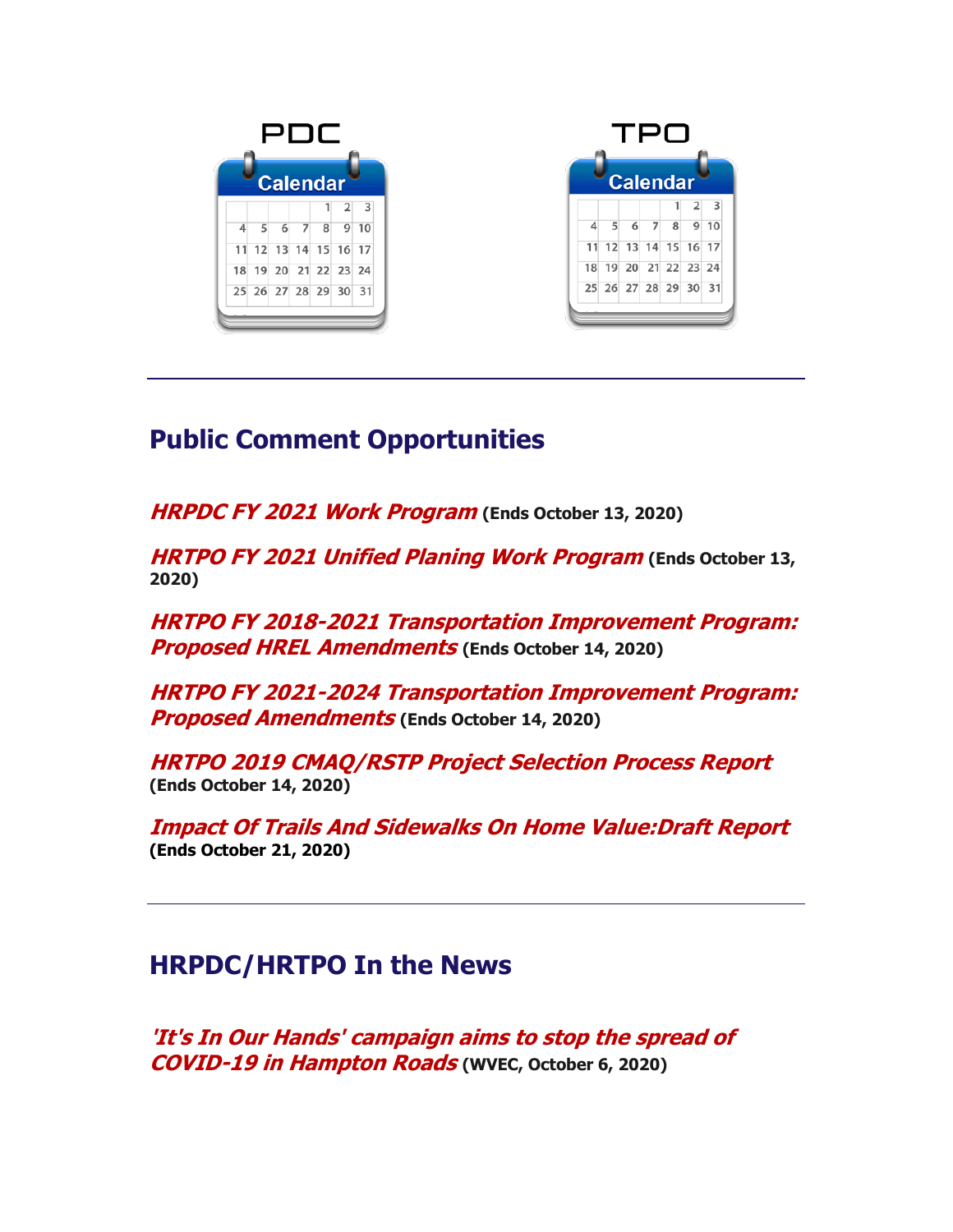#### **[In Full Bloom: AskHRGreen is making mini-grants available](http://r20.rs6.net/tn.jsp?f=001Jg_N8iagzCj6BAuSJxVdS2dyFyCvSX8bKwEwWQvccOdrrpXdxgcosPBAvL7SwasqkeBrwrVOf2GvHWpmCKhRDuUHVOFbrGpS98JzBlrmae8NZCyYn8lTytflZSqQFc4Oz91xfRCJxxjMyCKzQEkAvk376Qjg35ZYi7T8adgpgjW7TaWhAQ_lYXyYZiym-b-KFdsvAQeVqfPh_wPK0KDVrhubZZ0VkzA5UTg3EoJ8rVPHCfjVoLUYSr9KVr5BVzlqiM9h2BhU1fsD6gSn-10lRS_EvplVOXsJfe4JuKoGtqJFepqQZsi2DYT17v8EG0tl&c=Vn2lP9K2aQyRoSZ0kAF689kgSkI5sRHWFZFrA4THdbKD9CLGuRz9ag==&ch=KepTBlA1NcHoYHSBrc6lw1jQ7-_LLgyfH0epCluYRUBEJmnOyPwxiw==)  [for environmental education](http://r20.rs6.net/tn.jsp?f=001Jg_N8iagzCj6BAuSJxVdS2dyFyCvSX8bKwEwWQvccOdrrpXdxgcosPBAvL7SwasqkeBrwrVOf2GvHWpmCKhRDuUHVOFbrGpS98JzBlrmae8NZCyYn8lTytflZSqQFc4Oz91xfRCJxxjMyCKzQEkAvk376Qjg35ZYi7T8adgpgjW7TaWhAQ_lYXyYZiym-b-KFdsvAQeVqfPh_wPK0KDVrhubZZ0VkzA5UTg3EoJ8rVPHCfjVoLUYSr9KVr5BVzlqiM9h2BhU1fsD6gSn-10lRS_EvplVOXsJfe4JuKoGtqJFepqQZsi2DYT17v8EG0tl&c=Vn2lP9K2aQyRoSZ0kAF689kgSkI5sRHWFZFrA4THdbKD9CLGuRz9ag==&ch=KepTBlA1NcHoYHSBrc6lw1jQ7-_LLgyfH0epCluYRUBEJmnOyPwxiw==) (Virginian-Pilot, October 3, 2020)**

KENDALL L. MILLER Administrator, Office of Community Affairs and Civil Rights

JOE TURNER Communications and Web Manager

ROBERT COFIELD Graphic and Web Designer Phone: 757.420.8300 Fax: 757.523.4881 TTY: 757.390.2578

**[HRPDC Website](http://r20.rs6.net/tn.jsp?f=001Jg_N8iagzCj6BAuSJxVdS2dyFyCvSX8bKwEwWQvccOdrrpXdxgcosE5eHnQz0wuxY_vn6Ki_tE-bhLuUeXO6KZwcIx_T0OM66NqJ29vltF7h_-pj4MjhRr7t-p6R5ySCq9rwm1SVnuuHssTBoMe7XQ==&c=Vn2lP9K2aQyRoSZ0kAF689kgSkI5sRHWFZFrA4THdbKD9CLGuRz9ag==&ch=KepTBlA1NcHoYHSBrc6lw1jQ7-_LLgyfH0epCluYRUBEJmnOyPwxiw==)**

**[HRTPO Website](http://r20.rs6.net/tn.jsp?f=001Jg_N8iagzCj6BAuSJxVdS2dyFyCvSX8bKwEwWQvccOdrrpXdxgcosE5eHnQz0wux22p46TkXI1jUJz_2bNVIwseSVKq5-K-IQBgaSO1AIxxR82TkQzKWMVFqZiu_OdbBZPh3lVFwuO0=&c=Vn2lP9K2aQyRoSZ0kAF689kgSkI5sRHWFZFrA4THdbKD9CLGuRz9ag==&ch=KepTBlA1NcHoYHSBrc6lw1jQ7-_LLgyfH0epCluYRUBEJmnOyPwxiw==)**

**[Join Mailing List](http://r20.rs6.net/tn.jsp?f=001Jg_N8iagzCj6BAuSJxVdS2dyFyCvSX8bKwEwWQvccOdrrpXdxgcosE5eHnQz0wux9ljpHhNVQd152mcwLJ_T7dKKYnkuRu60_TQiNoCsU9zoQ-PRn_kmNehoMzQ2MXqysrWJSyDusIEN9Fuaevh2tfaBgrt2QNwdh-3Lx2BFJhBlpd7pmQ8s6LQZRJcMTbnoRvfx_hBeUHwigbW6DqSYCOere33ZJLwHg6VsJhX0UydnkQeygYm5e6-4ZP-MFgwawsngw9VbFeyX49FIdLSliEsAetsfuubpcD5tTA7yqZA0_xkkPtIdAn96Dt8EWGb4&c=Vn2lP9K2aQyRoSZ0kAF689kgSkI5sRHWFZFrA4THdbKD9CLGuRz9ag==&ch=KepTBlA1NcHoYHSBrc6lw1jQ7-_LLgyfH0epCluYRUBEJmnOyPwxiw==)**

The Hampton Roads Planning District Commission (HRPDC) and Hampton Roads Transportation Planning Organization (HRTPO) fully comply with Title VI of the Civil Rights Act of 1964, the Civil Rights Restoration Act of 1987, Executive Order 12898 on Environmental Justice, and related nondiscrimination statutes and regulations in all programs and activities. HRPDC's website, **[www.hrpdcva.gov](http://r20.rs6.net/tn.jsp?f=001Jg_N8iagzCj6BAuSJxVdS2dyFyCvSX8bKwEwWQvccOdrrpXdxgcosAYyWcN0omdReWC5a5zNJNUMtrd4Pbf77im-ggo5fUsKTUv56YsU0CjMx8e8FDip8aEqHyE-UFTdP865xj1I7annZ2XEW275kg==&c=Vn2lP9K2aQyRoSZ0kAF689kgSkI5sRHWFZFrA4THdbKD9CLGuRz9ag==&ch=KepTBlA1NcHoYHSBrc6lw1jQ7-_LLgyfH0epCluYRUBEJmnOyPwxiw==)**, and HRTPO's website, **[www.hrtpo.org](http://r20.rs6.net/tn.jsp?f=001Jg_N8iagzCj6BAuSJxVdS2dyFyCvSX8bKwEwWQvccOdrrpXdxgcosAYyWcN0omdRlWHMX09ES9rvZgisiU3qHGP5-p5gfnjcWKpjT84mz3BKUEWdVRHVCWiSRowFuXALCV6XT1I2URY=&c=Vn2lP9K2aQyRoSZ0kAF689kgSkI5sRHWFZFrA4THdbKD9CLGuRz9ag==&ch=KepTBlA1NcHoYHSBrc6lw1jQ7-_LLgyfH0epCluYRUBEJmnOyPwxiw==)**, may be translated into multiple languages. Publications and other public documents can be made available in alternative languages and formats, if requested. HRPDC public meetings are always held in ADA-accessible facilities and in transit-accessible locations when possible. Auxiliary services can be provided to individuals who submit a request at least seven days prior to a meeting. Requests made within seven days will be accommodated to the greatest extent possible. Any person who believes they have been aggrieved by an unlawful discriminatory practice by HRPDC under Title VI has a right to file a formal complaint. Any such complaint may be in writing and filed with HRPDC's Title VI Administrator and/or the appropriate state or federal agency within 180 days of the alleged discriminatory occurrence. For more information on HRPDC's Title VI program, or to obtain a Title VI Complaint Form, please call [\(757\) 420-8300](http://r20.rs6.net/tn.jsp?f=001Jg_N8iagzCj6BAuSJxVdS2dyFyCvSX8bKwEwWQvccOdrrpXdxgcosPBAvL7SwasqKFae4BojI2BP01KxmhLGGGdI9kG4TbLW-Z_tNonnDRnNw3KCLZpEYh4Bj-WET36G806VMGc4EqmNGfCZfPGJQbfrTYD5Ug97x5XC3jR0IHOYfpnOEEcq-ncKshrslw1_6nRMnIvm7rM=&c=Vn2lP9K2aQyRoSZ0kAF689kgSkI5sRHWFZFrA4THdbKD9CLGuRz9ag==&ch=KepTBlA1NcHoYHSBrc6lw1jQ7-_LLgyfH0epCluYRUBEJmnOyPwxiw==) or email: **[kmiller@hrpdcva.gov](mailto:kmiller@hrpdcva.gov)**.